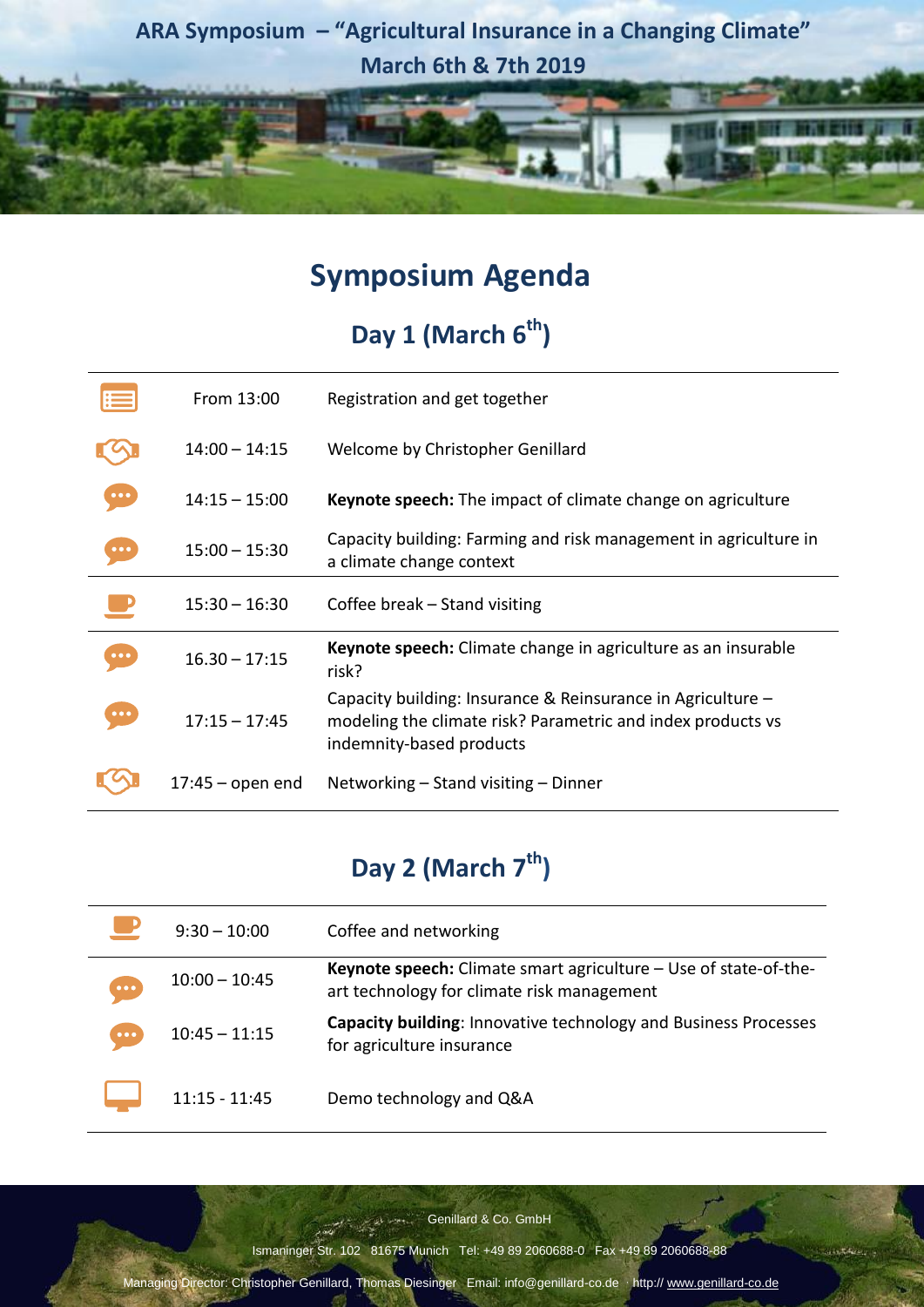

retr

|  | $11:45 - 12:00$       |                                                                                                                | Prioritization of topics for afternoon workshops & individual choice                                                                                                                                                                                                                                                                                                                                                  |
|--|-----------------------|----------------------------------------------------------------------------------------------------------------|-----------------------------------------------------------------------------------------------------------------------------------------------------------------------------------------------------------------------------------------------------------------------------------------------------------------------------------------------------------------------------------------------------------------------|
|  | $12:00 - 13:00$       |                                                                                                                | Lunch break and networking                                                                                                                                                                                                                                                                                                                                                                                            |
|  | $13:00 - 14:30$       |                                                                                                                | Workshops addressing main challenges and devising solutions                                                                                                                                                                                                                                                                                                                                                           |
|  | $14:30 - 15:00$       |                                                                                                                | Summary of workshop results                                                                                                                                                                                                                                                                                                                                                                                           |
|  | $15:00$ – open end    |                                                                                                                | Round-up at stands                                                                                                                                                                                                                                                                                                                                                                                                    |
|  | Who?<br><b>Where?</b> | Academics<br>✓<br>✓<br>✓<br>✓<br>85354 Freising<br>Room: 4226.120.001                                          | Donors<br>Scientific researchers<br><b>Farming Associations</b><br>$\checkmark$<br>Public sector<br>Agricultural investors, traders and producers<br>✓<br>Insurers and Reinsurers throughout Europe and CIS countries<br>International Beverage Research Center Weihenstephan (iGZW)<br>TU München-Weihenstephan<br>Gregor-Mendel-Straße 4                                                                            |
|  |                       | m Vogelherd<br>Thalhauser Graben<br>Georg-Dätzel-Straße<br>4226<br>Hohenbachernstraße<br>4119<br>$\rightarrow$ | 4317<br>alhauser Straß<br>Staudensichtungsgarten<br>Cam <mark>pusbr</mark><br>ab 2018<br>264<br>Blumenstraf<br>4217<br>4216<br>2/4238<br>Thalhauser Straße<br>4818<br>Emil-Erlenmeyer-<br><b>C</b> 4213<br>Sportflächen<br>Forum<br><b>Emil-Ramann-Straße</b><br>4215<br>4210<br>4224<br>Vöttinger Straße<br>Rang<br>Gregor-Mendel-Straße<br>4221<br>4220<br>Weihenstephaner Berg<br>4126<br>Vöttinger Straße<br>4124 |

Genillard & Co. GmbH

Ismaninger Str. 102 81675 Munich Tel: +49 89 2060688-0 Fax +49 89 2060688-88

Managing Director: Christopher Genillard, Thomas Diesinger Email: info@genillard-co.de · http:// [www.genillard-co.de](http://www.genillard-co.de/)

Vötting